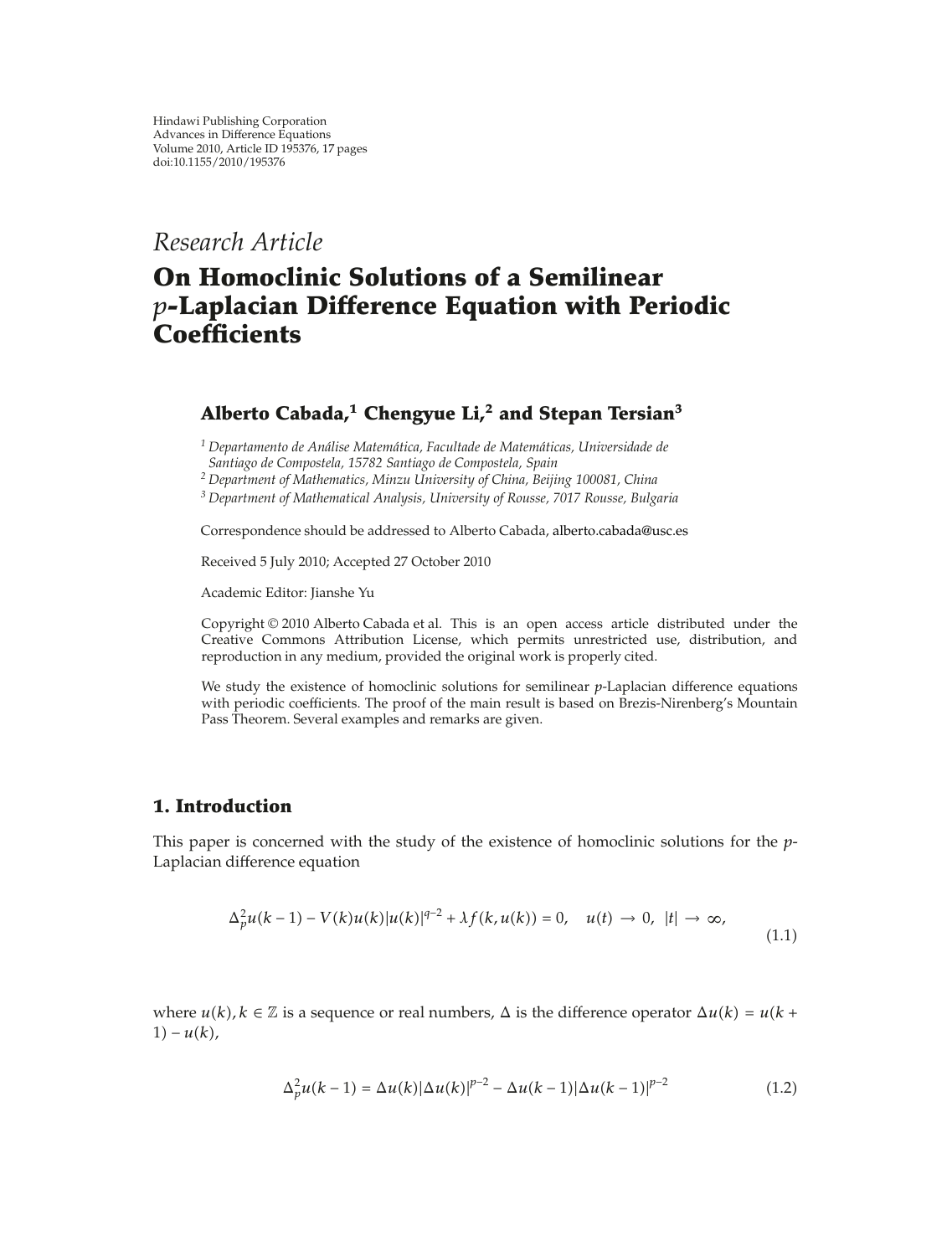is referred to as the *p*-Laplacian difference operator, and functions  $V(k)$  and  $f(k, x)$  are *T*periodic in *k* and satisfy suitable conditions.

In the theory of differential equations, a trajectory  $x(t)$ , which is asymptotic to a constant as  $|t|\to\infty$  is called doubly asymptotic or homoclinic orbit. The notion of homoclinic orbit is introduced by Poincaré [1] for continuous Hamiltonian systems.

Recently, there is a large literature on the use of variational methods to the existence of homoclinic or heteroclinic orbits of Hamiltonian systems; see [2–7] and the references therein.

In the recent paper of Li [8] a unified approach to the existence of homoclinic orbits for some classes of ODE's with periodic potentials is presented. It is based on the Brezis and Nirenberg's mountain-pass theorem [9]. In this paper we extend this approach to homoclinic orbits for discrete *p*-Laplacian type equations.

Discrete boundary value problems have been intensively studied in the last decade. The studies of such kind of problems can be placed at the interface of certain mathematical fields, such as nonlinear differential equations and numerical analysis. On the other hand, they are strongly motivated by their applicability to mathematical physics and biology.

The variational approach to the study of various problems for difference equations has been recently applied in, among others, the papers of Agarwal et al. [10], Cabada et al. [11], Chen and Fang [12], Fang and Zhao [13], Jiang and Zhou [14], Ma and Guo [15], Mihăilescu et al. [16], Kristály et al. [17].

Along the paper, given two integer numbers  $a < b$ , we will denote  $[a, b] = \{a, \ldots, b\}$ . Moreover, for every  $p > 1$ , we consider the following function

$$
\varphi_p(t) = t|t|^{p-2}, \qquad \Phi_p(t) = \frac{|t|^p}{p}.
$$
\n(1.3)

It is obvious that  $\Phi_p'(t) = \varphi_p(t)$  for all  $t \in \mathbb{R}$  and  $p \neq 0$ . Moreover

$$
\Delta_p^2 u(k-1) = \Delta(\varphi_p(\Delta u(k-1))). \tag{1.4}
$$

Suppose that

$$
V: \mathbb{Z} \to \mathbb{R}
$$
 is a *T*-periodic positive potential  $(1.5)$ 

$$
0 < V_0 = \min\{V(0), \dots, V(T-1)\} \le \max\{V(0), \dots, V(T-1)\} = V_1. \tag{1.6}
$$

Denote

$$
A(u) = \sum_{k \in \mathbb{Z}} \Phi_p(\Delta u(k-1)) + \sum_{k \in \mathbb{Z}} V(k) \Phi_q(u(k)).
$$
\n(1.7)

Let us consider functions *f* satisfying the following assumptions.

*(F*<sub>1</sub>) The function *f* (*k*, *t*) is continuous in *t*  $\in \mathbb{R}$  and *T*-periodic in *k*.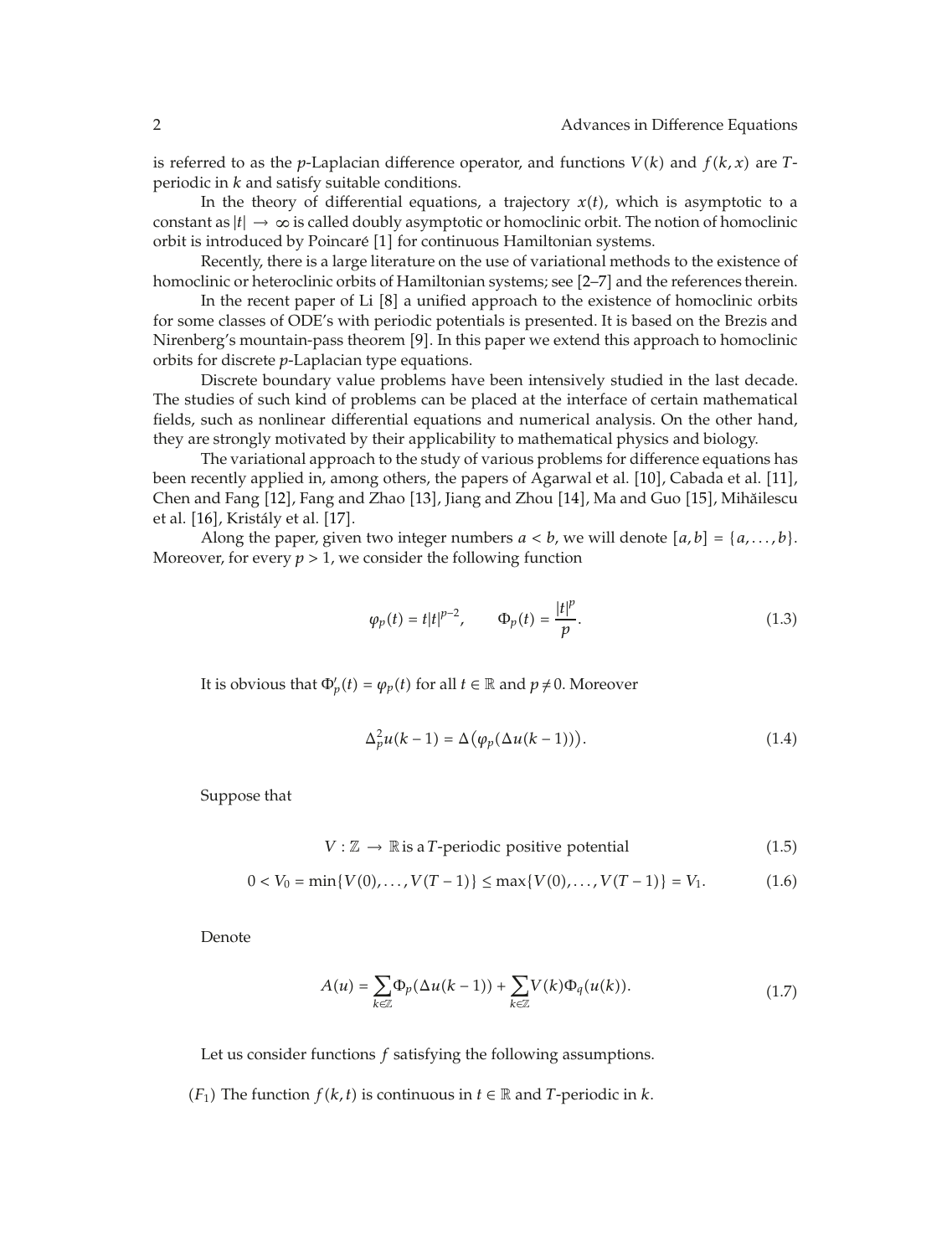$(F_2)$  The potential function  $F(k, t)$  of  $f(k, t)$ 

$$
F(k,t) = \int_0^t f(k,s)ds
$$
\n(1.8)

satisfies the Rabinowitz's type condition:

There exist  $\mu > p \geq q > 1$  and  $s > 0$  such that

$$
\mu F(k, t) \le tf(k, t), \quad k \in \mathbb{Z}, \ t \ne 0,
$$
  

$$
F(k, t) > 0, \quad \forall k \in \mathbb{Z}, \text{ for } t \ge s > 0.
$$
 (1.9)

 $(F_3) f(k, t) = o(|t|^{q-1})$  as  $|t|$  → 0.

Further we consider the semilinear eigenvalue *p*-Laplacian difference equation

$$
\Delta_p^2 u(k-1) - V(k)u(k)|u(k)|^{q-2} + \lambda f(k, u(k)) = 0,
$$
\n(1.10)

where  $\lambda > 0$  and we are looking for its homoclinic solutions, that is, solutions of  $(1.10)$  such that  $u(k) \rightarrow 0$  as  $|k| \rightarrow \infty$ .

In order to obtain homoclinic solutions of 1.10, we will use variational approach and Brezis-Nirenberg mountain pass theorem [9].

To this end, consider the functional  $J: \ell^q \to \mathbb{R}$ , defined as

$$
J(u) = A(u) - \lambda \sum_{k \in \mathbb{Z}} F(k, u(k)).
$$
\n(1.11)

Our main result is the following.

**Theorem 1.1.** *Suppose that the function*  $V : \mathbb{Z} \to \mathbb{R}$  *is positive and T-periodic and the functions*  $f(k, \cdot)$  :  $\mathbb{Z} \times \mathbb{R} \to \mathbb{R}$  satisfy assumptions  $(F_1)$ – $(F_3)$ . Then, for each  $\lambda > 0$ , (1.10) has a nonzero *homoclinic solution*  $u \in \ell^q$ *, which is a critical point of the functional*  $J: \ell^q \to \mathbb{R}$ *.* 

*Moreover, given a nontrivial solution u of problem* 1.10*, there exist k*<sup>±</sup> *two integer numbers such that for all*  $k > k_+$  *and*  $k < k_-$ *, the sequence*  $u(k)$  *is strictly monotone.* 

The paper is organized as follows. In Section 2, we present the proof of the main result and discuss the optimality of the condition  $(F_2)$ . In Section 3, we give some examples of equations modeled by this kind of problems and present some additional remarks.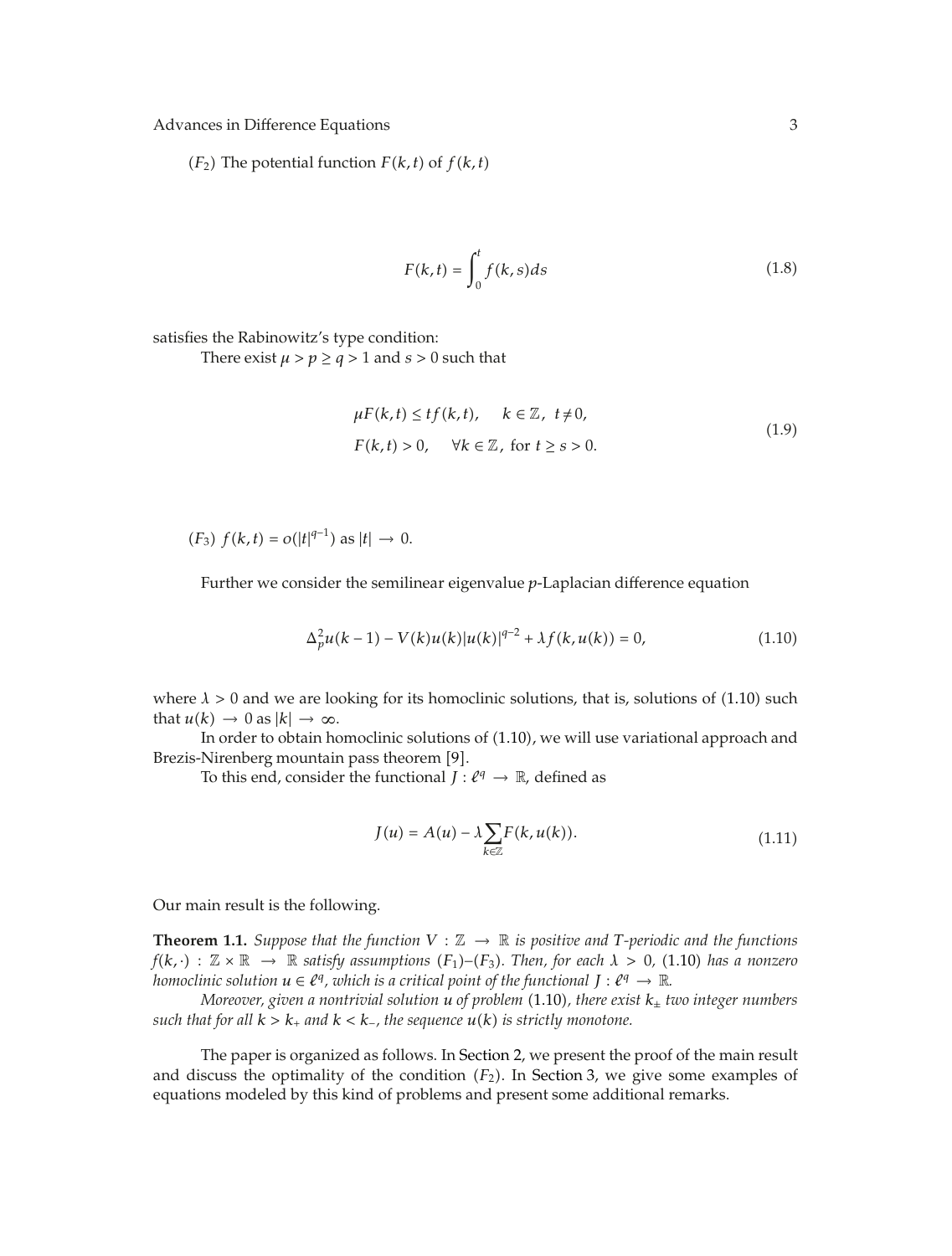## **2. Proof of the Main Result**

Let  $u = {u(k) : k \in \mathbb{Z}}$  be a sequence,  $q > 1$  and

$$
\ell^{q} = \left\{ u : |u|_{q}^{q} = \sum_{k \in \mathbb{Z}} |u(k)|^{q} < \infty \right\},\
$$
  

$$
\ell^{\infty} = \left\{ u : |u|_{\infty} = \sup_{k \in \mathbb{Z}} |u(k)| < \infty \right\}.
$$
  
(2.1)

It is well known that if  $0 < q \leq p$ , then  $l^q \subseteq l^p$ . Indeed, if  $\sum_{k \in \mathbb{Z}} |u(k)|^q < \infty$ , there exists a positive integer number *R*, such that for all *k* satisfying  $|k| > R$  it is verified that  $|u(k)|^q < 1$ and, as consequence,  $|u(k)|^p \leq |u(k)|^q$  and the series  $\sum_{k \in \mathbb{Z}} |u(k)|^p$  is convergent too.

Consider now the functional  $J: \ell^q \to \mathbb{R}$ , defined as

$$
J(u) = A(u) - \lambda \sum_{k \in \mathbb{Z}} F(k, u(k)), \qquad (2.2)
$$

with  $A$  given in  $(1.7)$  and  $F$  defined in  $(1.8)$ . We have the following result.

**Lemma 2.1.** *The functional*  $J: \ell^q \to \mathbb{R}$  *is well defined,*  $C^1$ -differentiable, and its critical points are *solutions of*  $(1.10)$ *.* 

*Proof.* By using the inequality for nonnegative *a* and *b* and *p >* 1

$$
\left(\frac{a+b}{2}\right)^p \le \frac{a^p + b^p}{2},\tag{2.3}
$$

and the inclusion  $l^q \subseteq l^p$  for  $1 < q \leq p$ , it follows that

$$
\sum_{k\in\mathbb{Z}}|\Delta u(k-1)|^p\leq 2^{p-1}\sum_{k\in\mathbb{Z}}(|u(k)|^p+|u(k-1)|^p)=2^p\sum_{k\in\mathbb{Z}}|u(k)|^p<\infty.
$$
 (2.4)

Now, let us see that the series  $\sum_{k \in \mathbb{Z}} F(k, u(k))$  is convergent: by using *(F<sub>3</sub>)*, it follows that there exist  $\delta \in (0,1)$  and sufficiently large *N* such that

$$
F(k, u(k)) < |u(k)|^q \quad \text{for } |u(k)|^q < \delta < 1, \ |k| > N. \tag{2.5}
$$

Then, the series  $\sum_{k \in \mathbb{Z}} F(k, u(k))$  is convergent and the functional *J* is well defined on *<sup>q</sup>*.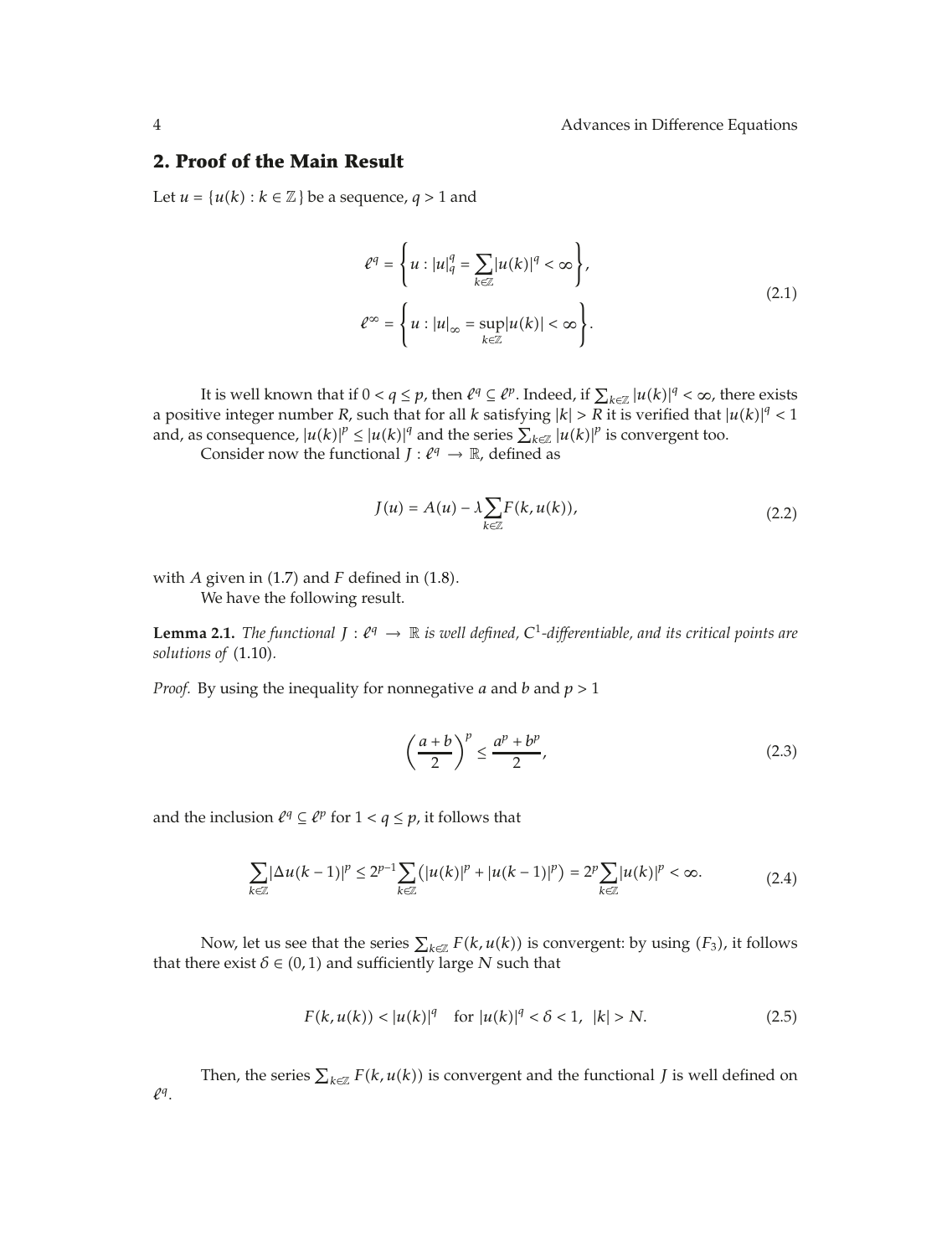It is Gâteaux differentiable and for  $v \in \ell^q$ :

$$
\langle J'(u), v \rangle = \lim_{t \to 0} \frac{J(u + tv) - J(u)}{t}
$$
  
= 
$$
\sum_{k \in \mathbb{Z}} \Delta u(k-1) |\Delta u(k-1)|^{p-2} \Delta v(k-1)
$$
  
+ 
$$
\sum_{k \in \mathbb{Z}} V(k) u(k) |u(k)|^{q-2} v(k) - \lambda \sum_{k \in \mathbb{Z}} f(k, u(k)) v(k)
$$
 (2.6)

and partial derivatives

$$
\frac{\partial J(u)}{\partial u(k)} = -\Delta_p^2 u(k-1) + V(k)u(k)|u(k)|^{q-2} - \lambda f(k, u(k)),\tag{2.7}
$$

are continuous functions.

Moreover the functional *J* is continuously Fréchet-differentiable in  $l^q$ . It is clear, by  $(2.7)$ , that the critical points of *J* are solutions of  $(1.10)$ .

To obtain homoclinic solutions of 1.10 we will use mountain-pass theorem of Brezis and Nirenberg [9]. Recall its statement. Let *X* be a Banach space with norm  $\|\cdot\|$ , and  $I: X \to \mathbb{R}$ be a  $C^1$ -functional. *I* satisfies the  $(PS)_c$  *condition* if every sequence  $(x_k)$  of *X* such that

$$
I(x_k) \longrightarrow c \, , \qquad I'(x_k) \longrightarrow 0, \tag{2.8}
$$

has a convergent subsequence. A sequence  $(x_k) \subset X$  such that (2.8) holds is referred to as  $(PS)_{\sim}$ -sequence. *PSc-sequence*.

**Theorem 2.2** (mountain-pass theorem, Brezis and Nirenberg [9]). Let *X be a Banach space with norm*  $\| \cdot \|$ ,  $I \in C^1(X, \mathbb{R})$  and suppose that there exist  $r > 0$ ,  $\alpha > 0$  and  $e \in X$  such that  $\|e\| > r$ 

- (i)  $I(x) \ge \alpha$  if  $||x|| = r$ ,
- (ii)  $I(e) < 0$ .

*Let*  $c = \inf_{\gamma \in \Gamma} \{ \max_{0 \le t \le 1} I(\gamma(t)) \} \ge \alpha$ *, where* 

$$
\Gamma = \{ \gamma \in C([0, 1], X) : \gamma(0) = 0, \gamma(1) = e \}.
$$
 (2.9)

*Then, there exists a*  $(PS)_c$  *sequence for I. Moreover, if I satisfies the*  $(PS)_c$  *condition, then c is a critical value of I*, that is, there exists  $u_0 \in X$  such that  $I(u_0) = c$  and  $I'(u_0) = 0$ .

Note that, by assumption (1.5), the norm  $|\cdot|_q$  in  $\ell^q$  is equivalent to

$$
||u||_q^q = \frac{1}{q} \sum_{k \in \mathbb{Z}} V(k) |u(k)|^q.
$$
 (2.10)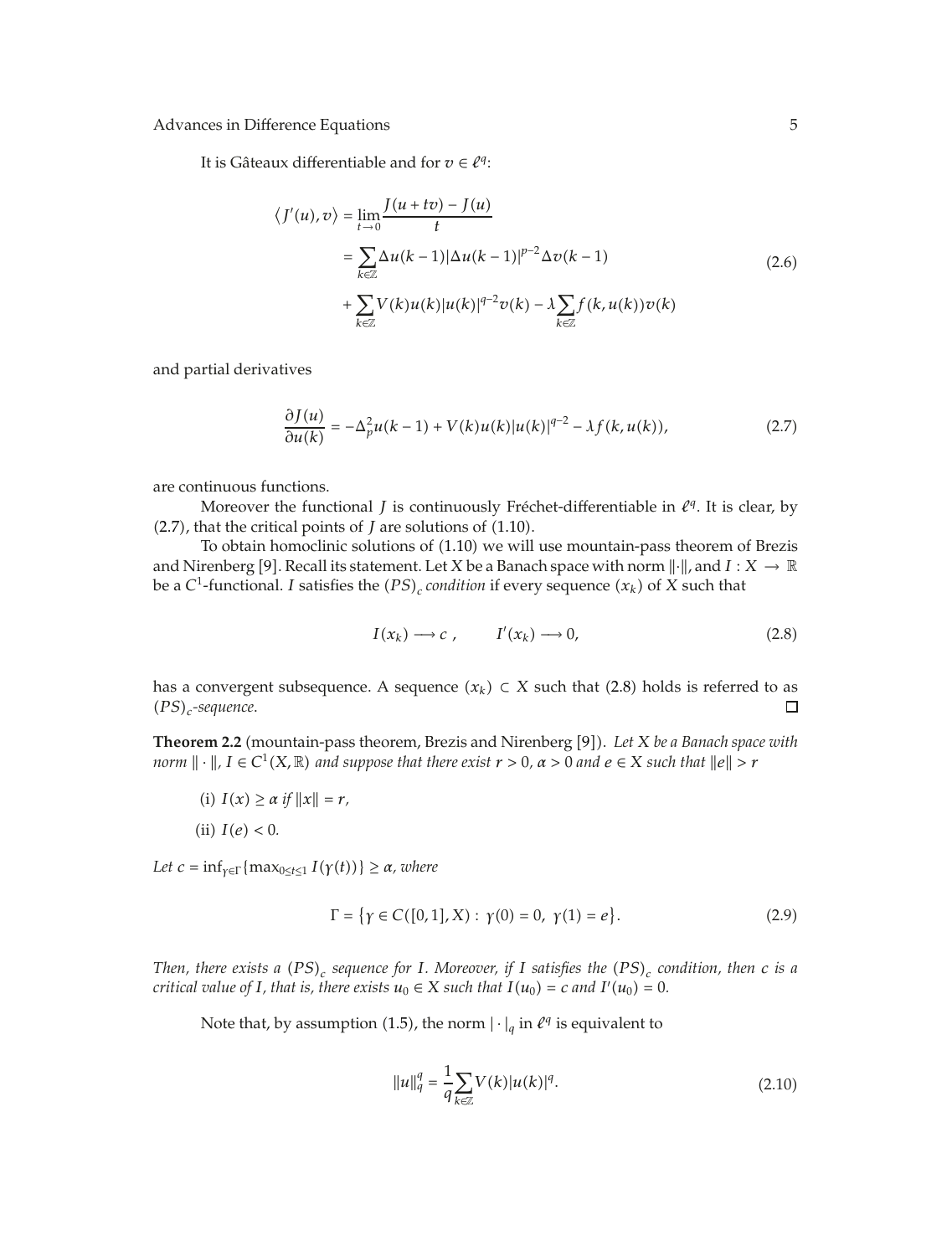**Lemma 2.3.** *Suppose that*  $(F_1) - (F_3)$  *hold, then there exist*  $\rho > 0$ ,  $\alpha > 0$  *and*  $e \in \ell^q$  *such that*  $||e||_q > \rho$ *and*

 $J(u) \ge \alpha \text{ if } \|u\|_q = \rho,$  $(2)$   $J(e) < 0$ .

*Proof.* By  $(F_3)$ , there exists  $\delta \in (0,1)$  such that

$$
F(k,t) \le \frac{V_0}{2q\lambda}|t|^q \quad \text{if } |t| \le \delta. \tag{2.11}
$$

Let  $\rho = (V_0/q)^{1/q} \delta$  (*V*<sub>0</sub> defined in (1.6)), then, for *u*,  $||u||_q = \rho$ ,

$$
\frac{V_0}{q}\delta^q = \rho^q = ||u||_q^q = \frac{1}{q}\sum_{k \in \mathbb{Z}} V(k)|u(k)|^q
$$
  
\n
$$
\geq \frac{V_0}{q} |u(k)|^q \quad \text{for all } k \in \mathbb{Z},
$$
\n(2.12)

which implies that  $|u(k)| \leq \delta$  for all  $k \in \mathbb{Z}$ .

Hence, by  $(2.11)$ 

$$
\sum_{k \in \mathbb{Z}} F(k, u(k)) \le \frac{V_0}{2q\lambda} \sum_{k \in \mathbb{Z}} |u(k)|^q
$$
  
\n
$$
\le \frac{1}{2q\lambda} \sum_{k \in \mathbb{Z}} V(k) |u(k)|^q = \frac{1}{2\lambda} ||u||_q^q
$$
  
\n
$$
J(u) = A(u) - \lambda \sum_{k \in \mathbb{Z}} F(k, u(k))
$$
  
\n
$$
\ge ||u||_q^q - \frac{1}{2} ||u||_q^q = \frac{1}{2} ||u||_q^q = \frac{\rho^q}{2} > 0.
$$
 (2.13)

By  $(F_2)$ , there exist  $c_1$ ,  $c_2 > 0$  such that  $F(k, t) \ge c_1 t^{\mu} - c_2$  for all  $t > 0$  and  $k \in \mathbb{Z}$ . Take  $v \in \ell^q$ ,  $v(0) = a > 0$ ,  $v(k) = 0$  if  $k \neq 0$ . Then, since  $\mu > p \ge q$ 

$$
J(\kappa v) = A(\kappa v) - \lambda \sum_{k \in \mathbb{Z}} F(k, \kappa v(k))
$$
  

$$
\leq \frac{2}{p} \kappa^p a^p + V(0) \frac{\kappa^q a^q}{q} - \lambda (c_1 \kappa^\mu a^\mu - c_2)
$$
  

$$
< 0,
$$
 (2.14)

if  $\kappa$  is sufficiently large.

Then, we can take *κ* large enough, such that for  $e = \kappa v$ ,  $||e||_q^q = V(0)(\kappa^q \ a^q/q) > \rho^q$  and  $(2.14)$  holds.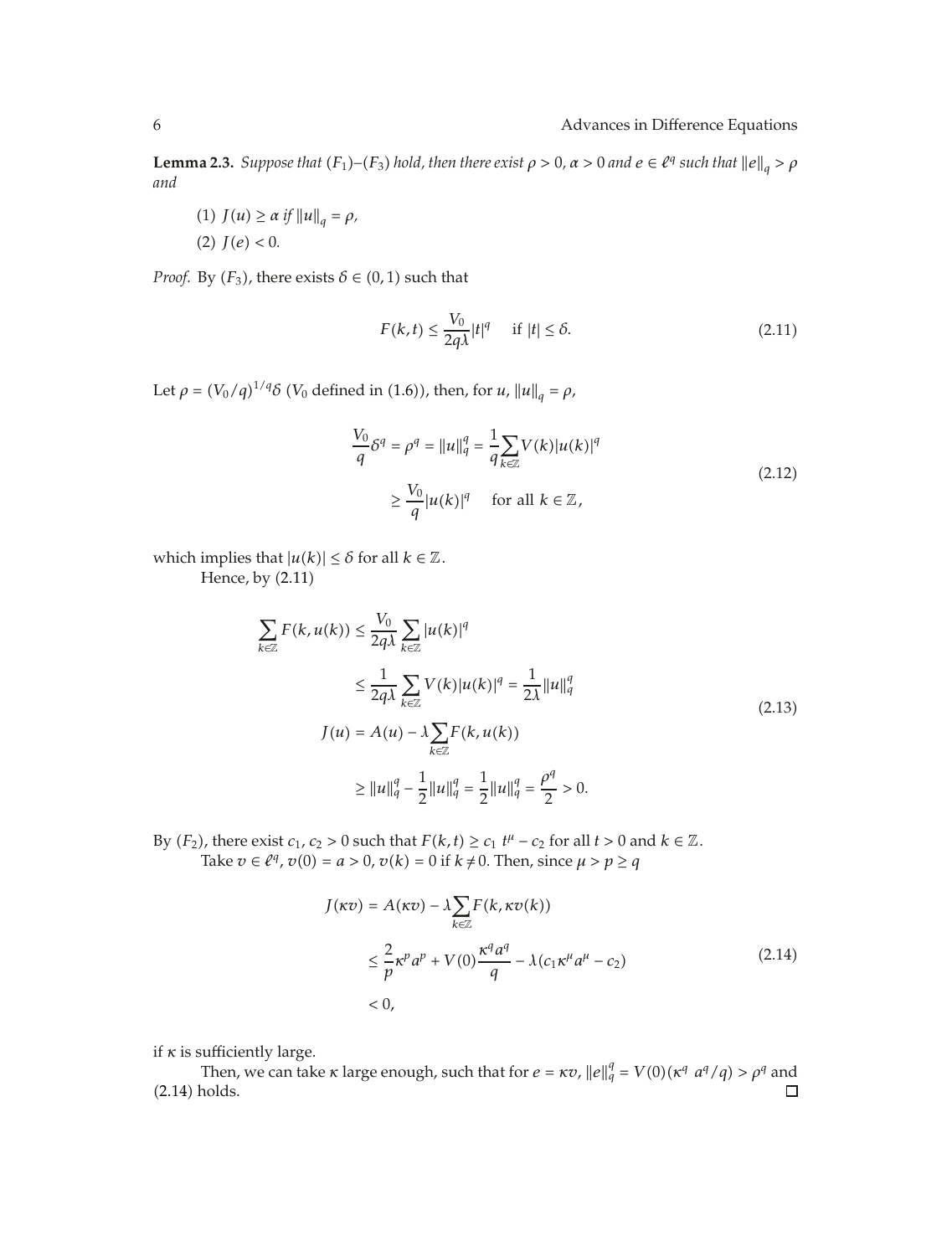**Lemma 2.4.** *Suppose that the assumptions of Lemma 2.3 hold. Then, there exists*  $c > 0$  *and a*  $l^q$ *bounded*  $(PS)$ <sub>c</sub> sequence for  $J$ *.* 

*Proof.* By Lemma 2.3 and Theorem 2.2 there exists a sequence  $(u_m) \subset \ell^q$  such that

$$
J(u_m) \longrightarrow c \, , \qquad J'(u_m) \longrightarrow 0, \tag{2.15}
$$

where

$$
c = \inf_{\gamma \in \Gamma} \left\{ \max_{t \in [0,1]} J(\gamma(t)) \right\},\
$$
  

$$
\Gamma = \left\{ \gamma \in C([0,1], \ell^q) : \gamma(0) = 0, \ \gamma(1) = e \right\},\
$$
 (2.16)

and *e* is defined in the proof of Lemma 2.3.

We will prove that the sequence  $(u_m)$  is bounded in  $\ell^q$ . We have for  $\mu > p \geq q$ 

$$
\langle J'(u_m), u_m \rangle = \sum_{k \in \mathbb{Z}} |\Delta u_m(k-1)|^p
$$
  
+ 
$$
\sum_{k \in \mathbb{Z}} V(k) |u_m(k)|^q - \lambda \sum_{k \in \mathbb{Z}} f(k, u_m(k)) u_m(k),
$$
 (2.17)

and, by *F*2,

$$
\mu J(u_m) - \langle J'(u_m), u_m \rangle
$$
  
\n
$$
= \left(\frac{\mu}{p} - 1\right) \sum_{k \in \mathbb{Z}} |\Delta u_m(k-1)|^p + \left(\frac{\mu}{q} - 1\right) \sum_{k \in \mathbb{Z}} V(k) |u_m(k)|^q
$$
  
\n
$$
- \lambda \sum_{k \in \mathbb{Z}} (\mu F(k, u_m(k)) - f(k, u_m(k)) u_m(k))
$$
  
\n
$$
\ge \left(\frac{\mu}{q} - 1\right) q \|u_m\|_q^q = (\mu - q) \|u_m\|_{q}^q,
$$
\n(2.18)

which implies that the sequence  $u_m$  is bounded in  $l^q$ .

Now we are in a position to prove Theorem 1.1.

*Proof of Theorem 1.1.* For any  $m \in \mathbb{N}$ , the sequence  $\{|u_m(k)|, k \in \mathbb{Z}\}$ , given in Lemma 2.4, is bounded in  $\ell^q$  and, in consequence,  $|u_m(k)|$  → 0 as  $|k|$  → ∞. Let  $|u_m(k)|$  takes its maximum at  $k_m \in \mathbb{Z}$ . There exists a unique  $j_m \in \mathbb{Z}$ , such that  $j_m T \leq k_m < (j_m + 1)T$  and let  $w_m(k) =$ *u<sub>m</sub>*(*k*+*j<sub>m</sub>T*). Then  $|w_m(k)|$  takes its maximum at *i<sub>m</sub>* = *k<sub>m</sub>*−*jmT* ∈ [0*,T*−1]. By the *T*-periodicity of *V* and  $f(\cdot, t)$ , it follows that

$$
||u_m||_q = ||w_m||_q,
$$
  
\n
$$
J(u_m) = J(w_m).
$$
\n(2.19)

 $\Box$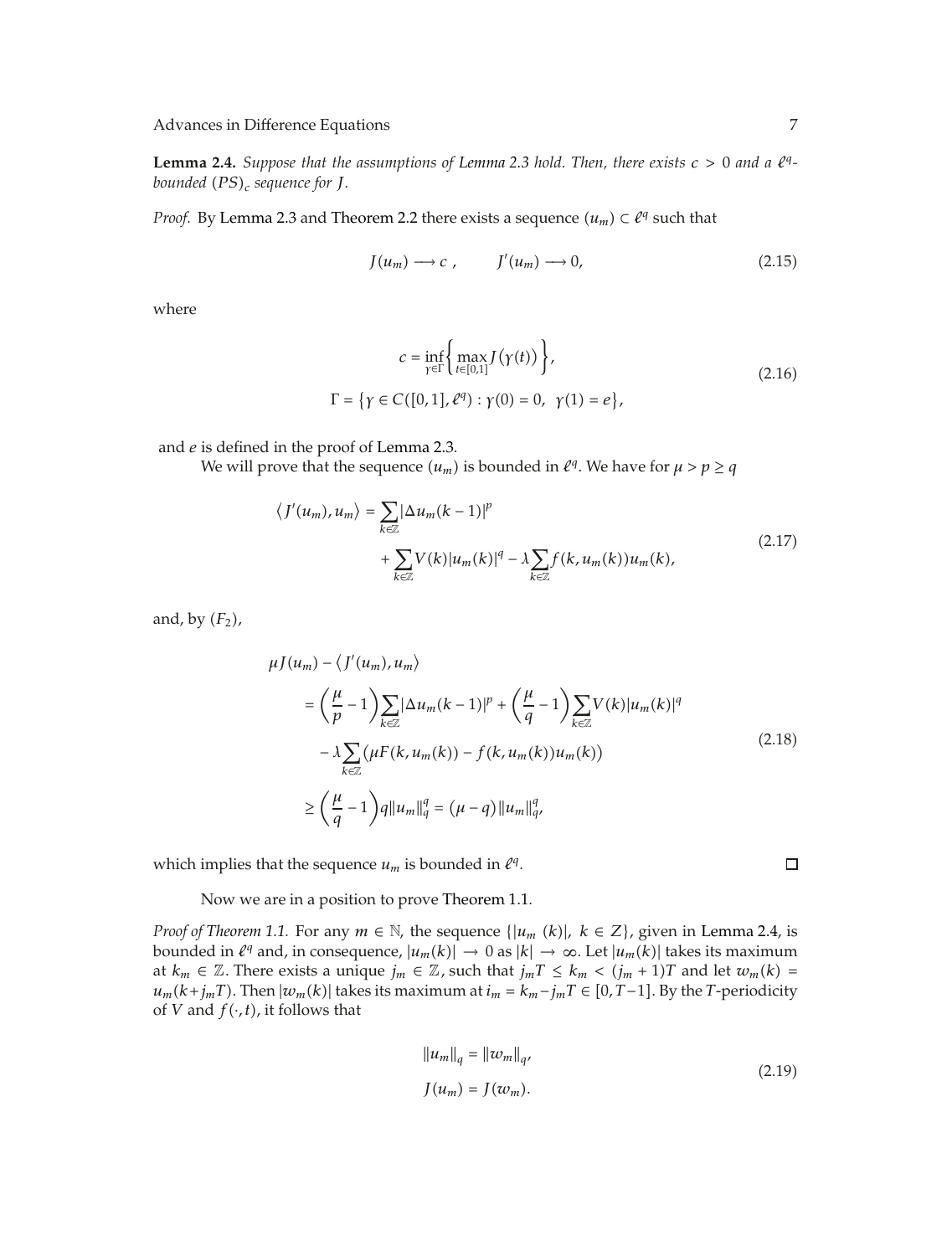Since  $(u_m)$  is bounded in  $\ell^q$ , there exists  $w \in \ell^q$ , such that  $w_m \to w$  weakly in  $\ell^q$ . The weak convergence in  $\ell^q$  implies that  $w_m(k) \to w(k)$  for every  $k \in \mathbb{Z}$ . Indeed, if we take a test function  $v_k \in \ell^q$ ,  $v_k(k) = 1$ ,  $v_k(j) = 0$  if  $j \neq k$ , then

$$
w_m(k) = \langle w_m, v_k \rangle \longrightarrow \langle w, v_k \rangle = w(k). \tag{2.20}
$$

Moreover, for any  $v \in \ell^q$ 

$$
\left| \langle J'(w_m), v \rangle \right| = \left| \langle J'(u_m), v(\cdot + j_m T) \rangle \right|
$$
  
\n
$$
\leq \| J'(u_m) \|_* \| v(\cdot + j_m T) \|_q
$$
  
\n
$$
= \| J'(u_m) \|_* \| v \|_q \longrightarrow 0,
$$
\n(2.21)

which implies that *J'*( $w_m$ )  $\rightarrow$  0, which means that for every  $v \in \ell^q$ ,

$$
\sum_{k \in \mathbb{Z}} \varphi_p(\Delta w_m(k-1)) \Delta v(k-1) + \sum_{k \in \mathbb{Z}} V(k) \varphi_q(w_m(k)) v(k)
$$
  

$$
- \lambda \sum_{k \in \mathbb{Z}} f(k, w_m(k)) v(k) \longrightarrow 0, \quad \forall k \in \mathbb{Z}, \text{ as } m \longrightarrow \infty.
$$
 (2.22)

Let us take  $v \in \ell^q$  with compact support, that is, there exist  $a, b \in \mathbb{Z}$ ,  $a < b$  such that  $v(k) = 0$  if  $k \in \mathbb{Z} \setminus [a, b]$  and  $v(k) \neq 0$  if  $k \in \{a+1, b-1\}$ . The set of such elements  $l_0^q$  is dense in  $l^q$  because if  $v \in l^q$  and  $v_k \in l^q$  is such that  $v_k(j) = 0$  if  $|j| \geq k+1$ ,  $v_k(j) = v(j)$  if  $|j| \leq k$ , then  $\|v - v_k\|_q$  → 0 as  $k \to \infty$ . Taking  $v \in \ell_0^q$  in (2.22), due to the finite sums and the continuity of functions  $f(k, \cdot)$ , we obtain, passing to a limit, that

$$
\sum_{k \in \mathbb{Z}} \varphi_p(\Delta w(k-1)) \Delta v(k-1) + \sum_{k \in \mathbb{Z}} V(k) \varphi_q(w(k)) v(k)
$$
  

$$
- \lambda \sum_{k \in \mathbb{Z}} f(k, w(k)) v(k) = 0, \quad \forall v \in l_0^q.
$$
 (2.23)

From the density of  $l_0^q$  in  $\ell^q$ , we deduce that the previous equality is fulfilled for all  $v \in \ell^q$  and, in consequence, *w* is a critical point of the functional *J*, that is, *w* is a solution of  $(1.10).$ 

It remains to show that  $w \neq 0$ .

Assuming, on the contrary, that  $w = 0$ , we conclude that

$$
|u_m|_{\infty} = |w_m|_{\infty} = \max\{|w_m(k)| : k \in \mathbb{Z}\} \longrightarrow 0, \quad \text{as} \quad m \longrightarrow \infty. \tag{2.24}
$$

By *F*3, for a given *ε >* 0, there exists *δ >* 0, such that if |*x*| *< δ* then, for every  $k \in [0, T - 1]$ , the following inequalities holds:

$$
|F(k, x)| \le \varepsilon |x|^q,
$$
  
\n
$$
|f(k, x)x| \le \varepsilon |x|^q.
$$
\n(2.25)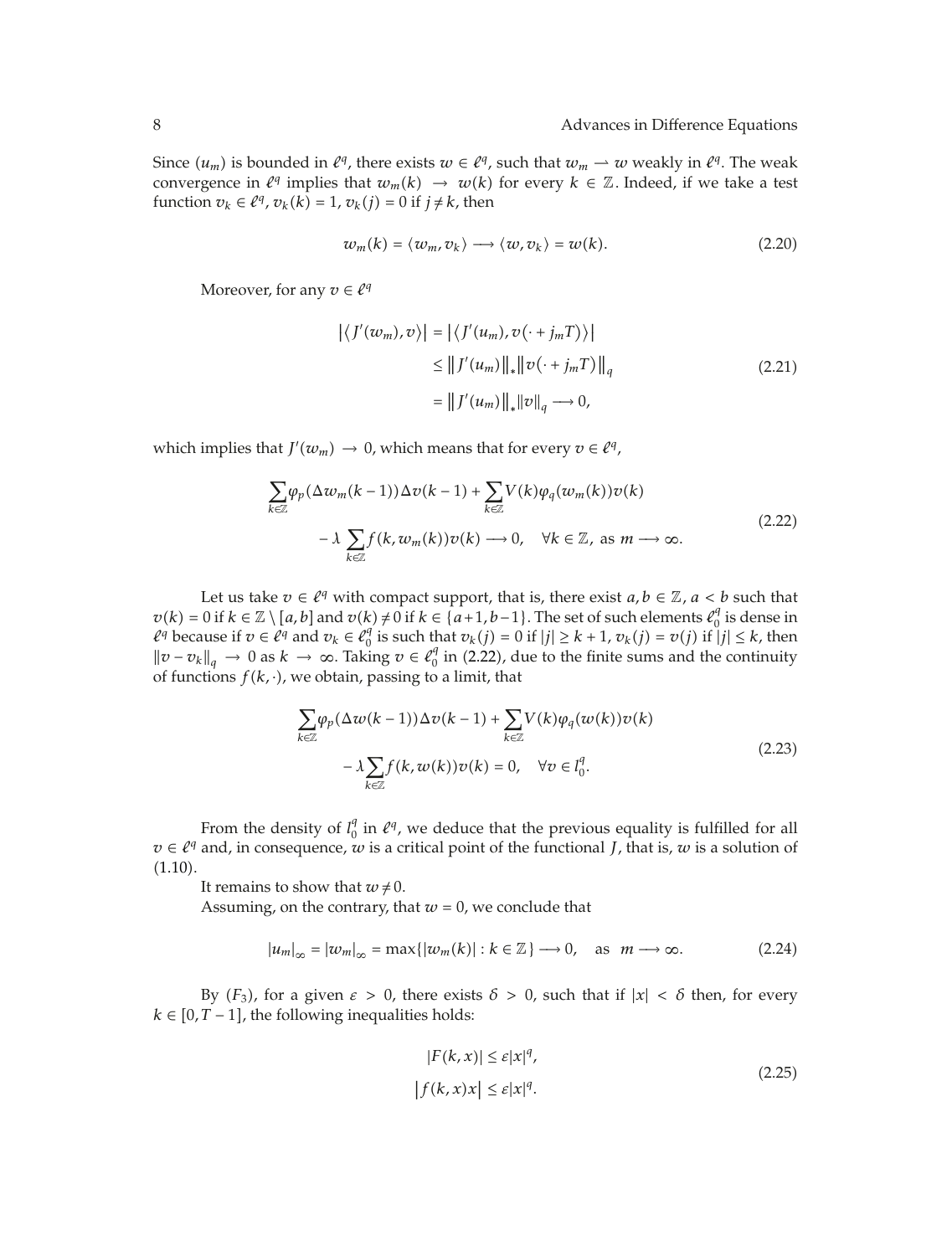By (2.24), for every  $k \in [0, T - 1]$ , there exists a positive integer  $M_k$  such that for all  $m > M_k$  it follows that  $|w_m(k)| < \delta$ . Since the maximum value of  $|w_m|$  is attained at *i*<sub>m</sub> ∈ [0, *T* − 1], it follows that for *m* > *M* = max{*M<sub>k</sub>* : *k* ∈ [0, *T* − 1]} and every *k* ∈ ℤ

$$
|w_m(k)| \le |w_m(i_m)| \le \delta. \tag{2.26}
$$

Then, by  $(2.25)$ , for  $m > M$  and every  $k \in \mathbb{Z}$ :

$$
|F(k, w_m(k))| \le \varepsilon |w_m(k)|^q,
$$
  

$$
|f(k, w_m(k))w_m(k)| \le \varepsilon |w_m(k)|^q,
$$
 (2.27)

which implies that

$$
0 \leq qJ(w_m) = \frac{q}{p} \sum_{k \in \mathbb{Z}} |\Delta w_m(k-1)|^p + \sum_{k \in \mathbb{Z}} V(k) |w_m(k)|^q - \lambda \sum_{k \in \mathbb{Z}} qF(k, w_m(k))
$$
  
\n
$$
\leq \sum_{k \in \mathbb{Z}} |\Delta w_m(k-1)|^p + \sum_{k \in \mathbb{Z}} V(k) |w_m(k)|^q - \lambda \sum_{k \in \mathbb{Z}} f(k, w_m(k)) w_m(k)
$$
  
\n
$$
-\lambda \sum_{k \in \mathbb{Z}} (qF(k, w_m(k)) - f(k, w_m(k)) w_m(k))
$$
  
\n
$$
\leq \langle J'(w_m), w_m \rangle + \lambda \Big( q\varepsilon |w_m|_q^q + \varepsilon |w_m|_q^q \Big)
$$
  
\n
$$
\leq ||J'(w_m)||_* ||w_m||_q + \lambda \varepsilon \frac{q+1}{V_0} ||w_m||_q^q.
$$
 (2.28)

Since  $\|w_m\|$  is bounded in  $\ell^q$ ,  $J'(w_m) \to 0$  and  $\varepsilon$  is arbitrary, by (2.28) we obtain a contradiction with *J*( $w_m$ ) = *J*( $u_m$ )  $\rightarrow$  *c* > 0. The proof of the first part is complete.

Now, let *u* be a nonzero homoclinic solution of problem (1.10). Assume that it attains positive local maximums and/or negative local minimums at infinitely many points *kn*. In particular we can assume that  $\{|k_n|\} \to \infty$ . In consequence  $\Delta_p^2 u(k_n-1)u(k_n) \leq 0$  and  $u(k_n) \to$ 0.

From this, multiplying in (1.10) by  $u(k_n)/|u(k_n)|^q$ , we have

$$
\lambda \frac{f(k_n, u(k_n))u(k_n)}{|u(k_n)|^q} \ge \frac{\Delta_p^2 u(k_n - 1)u(k_n)}{|u(k_n)|^q} + \lambda \frac{f(k_n, u(k_n))u(k_n)}{|u(k_n)|^q} = V(k_n) \ge V_0 > 0. \tag{2.29}
$$

By means of condition  $(F_3)$  we arrive at the following contradiction:

$$
0 = \lambda \lim_{n \to \infty} \frac{f(k_n, u(k_n))u(k_n)}{|u(k_n)|^q} \ge V_0 > 0.
$$
 (2.30)

Suppose now that function  $u$  vanishes at infinitely many points  $l_n$ . From condition *(F<sub>3</sub>)* we conclude that  $\Delta_p^2 u(l_n - 1) = 0$  and, in consequence,  $u(l_n - 1)u(l_n + 1) < 0$ . Therefore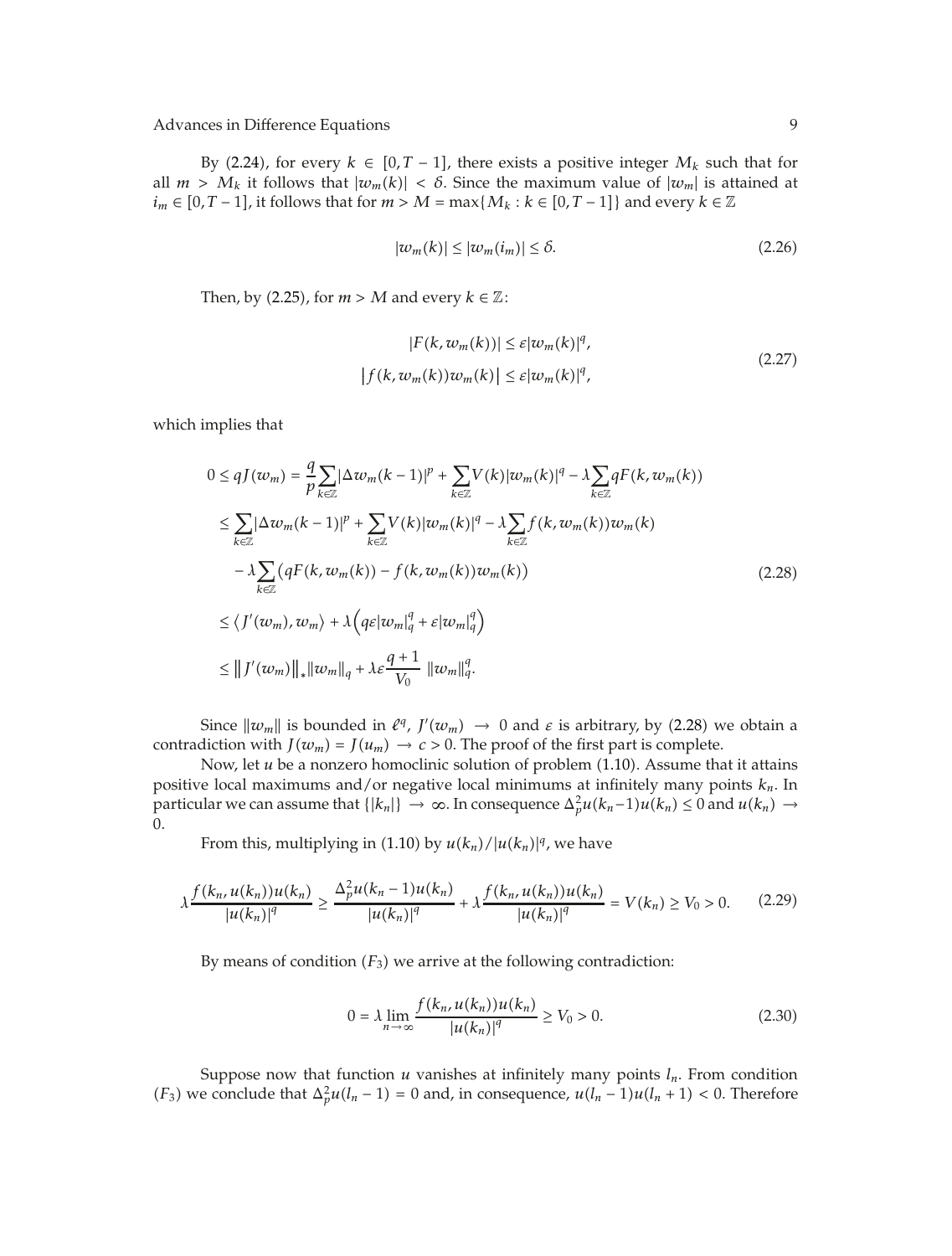it has an unbounded sequence of positive local maximums and negative local minimums, in contradiction with the previous assertion.

As a direct consequence of the two previous properties, we deduce that, for  $|k|$  large the function  $u$  has constant sign and it is strictly monotone. enough, function *u* has constant sign and it is strictly monotone.

To illustrate the optimality of the obtained results, we present in the sequel an example in which it is pointed out that condition  $(F_2)$  cannot be removed to deduce the existence result proved in Theorem 1.1.

*Example* 2.5. Let  $W(k) > 0$  be a *T*-periodic sequence,  $W_1 = \max\{W(k) : k \in [0, T - 1]\}$ ,  $p \geq q > 1$  and  $r > q$  be fixed. Consider problem (1.10) with

$$
f(k,t) = \begin{cases} W(k)\varphi_r(t) & \text{if } |t| \le 1, \\ W(k)\varphi_q(t) & \text{if } |t| \ge 1. \end{cases}
$$
 (2.31)

It is obvious that condition  $(F_1)$  holds. Since  $r > q$  we have that condition  $(F_3)$  is trivially fulfilled. Concerning to condition  $(F_2)$ , we have that

$$
F(k,t) = \begin{cases} W(k) \frac{|t|^r}{r} & \text{if } |t| \le 1, \\ W(k) \left( \frac{|t|^q}{q} + \frac{q-r}{qr} \right) & \text{if } |t| \ge 1. \end{cases} \tag{2.32}
$$

It is clear that  $F(k, t) > 0$  for all  $t \neq 0$  and that  $\mu F(k, t) \leq t \ f(k, t)$  for all  $t \in [-1, 1]$  if and only if  $0 < \mu \leq r$ .

When  $|t| \geq 1$ , the inequality  $\mu F(k, t) \leq tf(k, t)$  holds if and only if either  $\mu = q$  or  $\mu > q$ and

$$
|t|^q \le \frac{\mu(r-q)}{r(\mu-q)} < \infty. \tag{2.33}
$$

As consequence, the inequality  $\mu F(k, t) \leq tf(k, t)$  for all  $t \neq 0$  is satisfied if and only if  $\mu = q$ , that is, condition  $(F_2)$  does not hold.

Let us see that this problem has only the trivial solution for small values of the parameter *λ*.

Since  $r > q$ , it is not difficult to verify that, for  $0 < \lambda < (q-1)V_0/(r-1)W_1$ , the function  $\lambda f(k,t) - V(k)\varphi_a(t)$  is strictly decreasing for every integer *k*. So, for  $\lambda$  in that situation, we have that

$$
(\lambda f(k, t) - V(k)\varphi_q(t))t < 0 \quad \text{for all } t \neq 0 \text{ and all } k \in \mathbb{Z}.
$$
 (2.34)

Suppose that there is a nontrivial solution *u* of the considered problem, and moreover it takes some positive values. Let  $k_0$  be such that  $u(k_0) = \max\{u(k); k \in \mathbb{Z}\}\geq 0$ . In such a case we deduce the following contradiction:

$$
0 = \Delta_p^2 u(k_0 - 1) - V(k_0) \varphi_q(u(k_0)) + \lambda f(k_0, u(k_0)) < \Delta_p^2 u(k_0 - 1) \le 0. \tag{2.35}
$$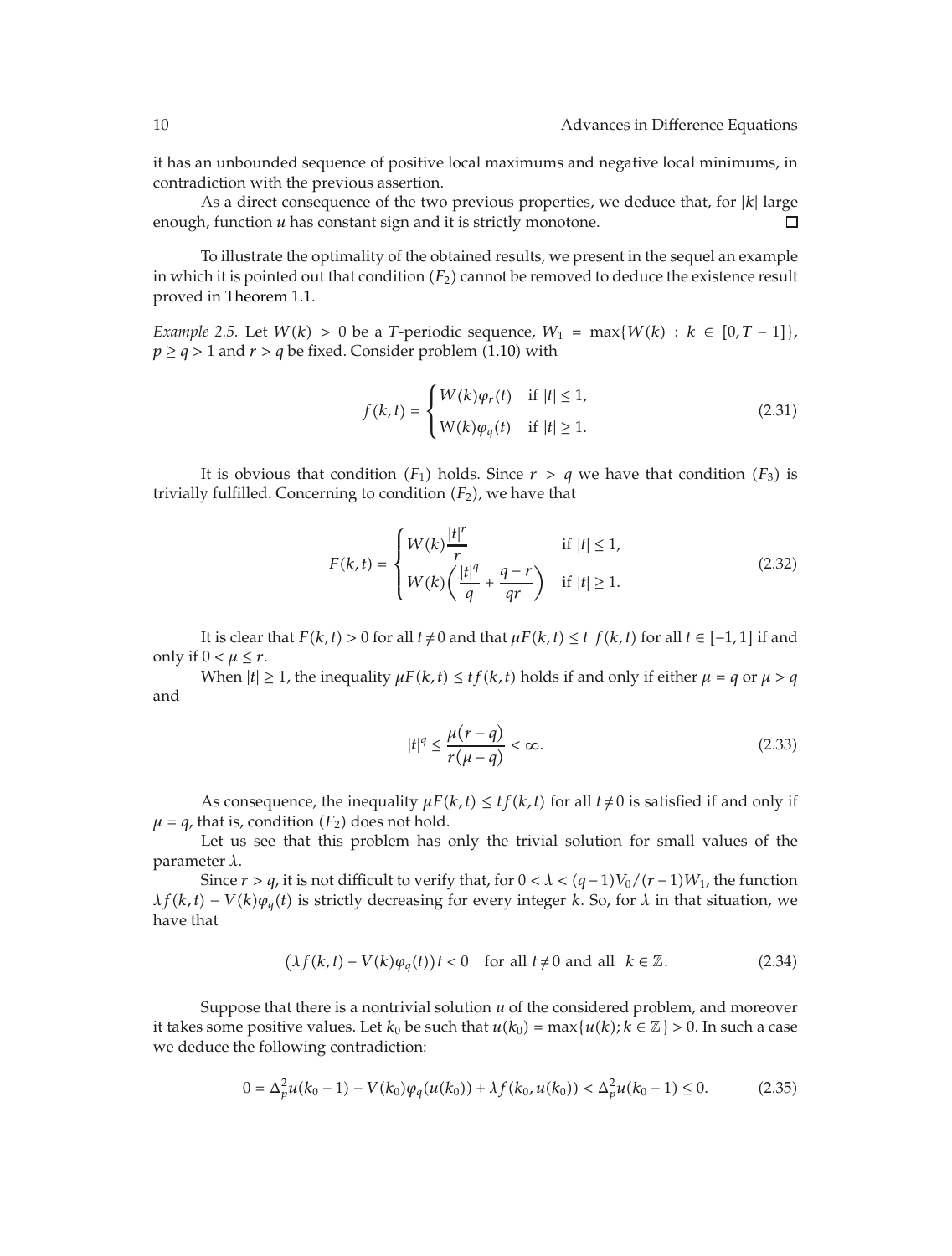Analogously it can be verified that the solution  $u$  has no negative values on  $\mathbb{Z}$ .

## **3. Remarks and Examples**

In this section we will consider some examples and remarks on applications and extensions of Theorem 1.1 to the existence of homoclinic solutions of difference equations of following types:

A Second-order discrete *p*-Laplacian equations of the form

$$
\Delta_p^2 u(k-1) - V(k)u(k)|u(k)|^{q-2} + \lambda b(k)u(k)|u(k)|^{r-2} = 0,
$$
\n(3.1)

with  $r > p \ge q > 1$ .

B Higher even-order difference equations. A model equation is the fourth-order extended Fisher-Kolmogorov equation

$$
\Delta^4 u(k-2) - a \Delta^2 u(k-1) + V(k)u(k)|u(k)|^{q-2} - \lambda b(k)u(k)|u(k)|^{r-2} = 0,
$$
 (3.2)

with  $r > q > 1$ .

C Second-order difference equations with cubic and quintic nonlinearities of the forms

$$
\Delta^{2}u(k-1) - V(k)u(k) + \lambda \Big(b(k)u^{3}(k) + c(k)u^{5}(k)\Big) = 0,
$$
\n(3.3)

$$
\Delta_p^2 u(k-1) - a(k)u(k) + \lambda \Big(b(k)u^2(k) + c(k)u^3(k)\Big) = 0,
$$
\n(3.4)

arising in mathematical physics and biology.

#### *(A) Second-Order Discrete p -Laplacian Equations.*

The spectrum of the Dirichlet problem  $(D_N)$  for  $(3.1)$ , subject to Dirichlet boundary conditions

$$
u(0) = u(N + 1) = 0,\t(3.5)
$$

is studied in [17]. It is proved that if  $2 < r < q$ ,  $N \ge 2$  and  $b : [1, N] \rightarrow (0, \infty)$  is a given function, then there exist two positive constants  $\lambda_0(N)$  and  $\lambda_1(N)$  with  $\lambda_0(N) \leq \lambda_1(N)$  such that no  $\lambda \in (0, \lambda_0(N))$  is an eigenvalue of problem  $(D_N)$  while any  $\lambda \in [\lambda_1(N), \infty)$  is an eigenvalue of problem *DN*. Moreover, we have

$$
\lambda_1(N) \le \frac{r}{2} \lambda_0(N), \qquad \frac{4}{(N+1)^2 |b|_{\infty}} \le \lambda_0(N) \le \lambda_1(N) \le B(r, q, b, N), \tag{3.6}
$$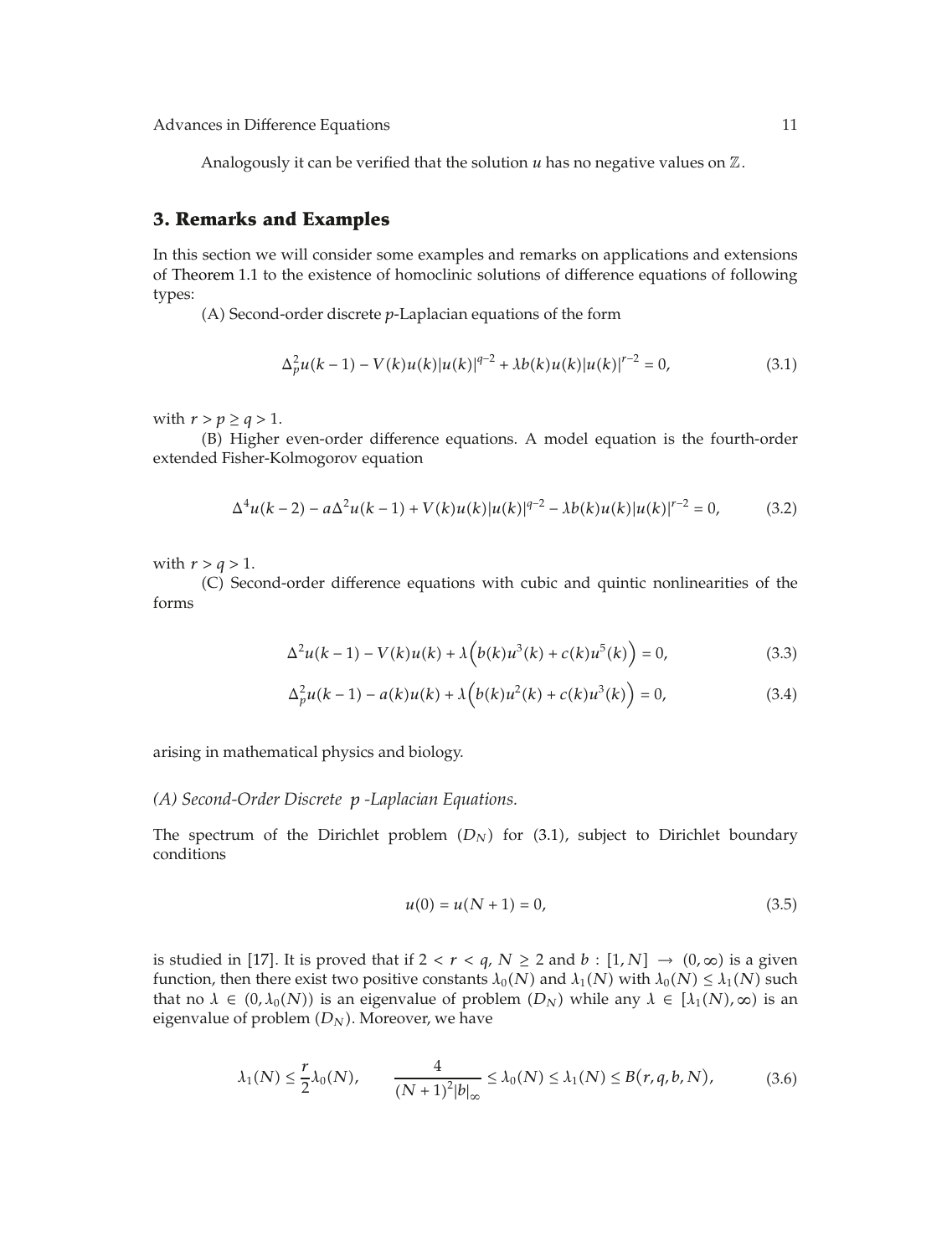*where*  $B(r, q, b, N) = r(q - 2) / ((q - r) \sum_{k=1}^{N} b(k)) (N(q - r) / (q(r - 2)))^{(r-2)/(q-2)}$  and  $|b|_{\infty} =$  $\max_{k \in [1,N]} b(k)$ . Note that if  $b(k)$  is positive and  $b(k) \ge b > 0$  then

$$
B(r, q, b, N) \leq KN^{(r-q)/(q-2)},
$$
\n(3.7)

where *K* is a constant depending on *p*, *q*, *b*, which implies that  $\lambda_0(N) \to 0$  and  $\lambda_1(N) \to 0$ as  $N \to \infty$ . It implies that for a given  $\varepsilon > 0$ , there exists  $N_0$  such that for any  $N > N_0$ , the problem  $(D_N)$  has a solution for every  $\lambda > \varepsilon > 0$ .

We extend this phenomenon, looking for homoclinic solutions of (3.1). Applying Theorem 1.1 with  $f(k, t) = b(k)\varphi_r(t)$ ,  $F(k, t) = b(k)\Phi_r(t)$  and  $\mu = r > p \ge q > 1$ , we obtain the following.

**Corollary 3.1.** *Suppose that the function*  $V : \mathbb{Z} \to \mathbb{R}$  *is positive and*  $T$ *-periodic and*  $r > p \geq q > 1$ *. Then, for each*  $\lambda > 0$ , (3.1) *has a nonzero homoclinic solution.* 

*Moreover, given a nontrivial solution u of problem* 3.1*, there exist k*<sup>±</sup> *two integer numbers such that for all*  $k > k_+$  *and*  $k < k_-$ *, the sequence*  $u(k)$  *is strictly monotone.* 

## *(B) Higher Even-Order Difference Equations.*

The statement of Theorem 1.1 can be extended to higher even-order difference equations. For simplicity we consider the fourth-order difference equations of the form

$$
\Delta^2\big(\varphi_{p_2}\big(\Delta^2 u(k-2)\big)\big)-a\Delta\big(\varphi_{p_1}(\Delta u(k-1))\big)+V(k)\varphi_q(u(k))-\lambda f(k,u(k))=0,\qquad(3.8)
$$

where *f*( $k$ ,  $\cdot$ ) ∈ *C*( $\mathbb{R}, \mathbb{R}$ ) for each  $k \in \mathbb{Z}$ , satisfy the assumptions ( $F_1$ )–( $F_3$ ).

We consider the functional  $J_1: \ell^q \to \mathbb{R}$ ,

$$
J_1(u) = A_1(u) - \lambda \sum_{k \in \mathbb{Z}} F(k, u(k)),
$$
\n(3.9)

where

$$
A_1(u) = \sum_{k \in \mathbb{Z}} \Phi_{p_2}\left(\Delta^2 u(k-2)\right) + a \Phi_{p_1}(\Delta u(k-1)) + V(k) \Phi_q(u(k)), \tag{3.10}
$$

which is well defined for  $\mu > p_j \ge q > 1$ ,  $j = 1, 2$ .

Note that the series  $\sum_{k \in \mathbb{Z}} \Phi_{p_2}(\Delta^2 u(k-2))$  is convergent because

$$
\Phi_{p_2}(\Delta^2 u(k-2)) = \Phi_{p_2}(u(k) - 2u(k-1) + u(k-2))
$$
  

$$
\leq \frac{2.3^{p_2-1}}{p_2} (|u(k)|^{p_2} + |u(k-1)|^{p_2} + |u(k-2)|^{p_2}),
$$
  

$$
\sum_{k \in \mathbb{Z}} \Phi_{p_2}(\Delta^2 u(k-2)) \leq \frac{2.3^{p_2}}{p_2} \sum_{k \in \mathbb{Z}} |u(k)|^{p_2},
$$
\n(3.11)

while  $\sum_{k \in \mathbb{Z}} |u(k)|^{p_2}$  is convergent since  $q \leq p_2$ .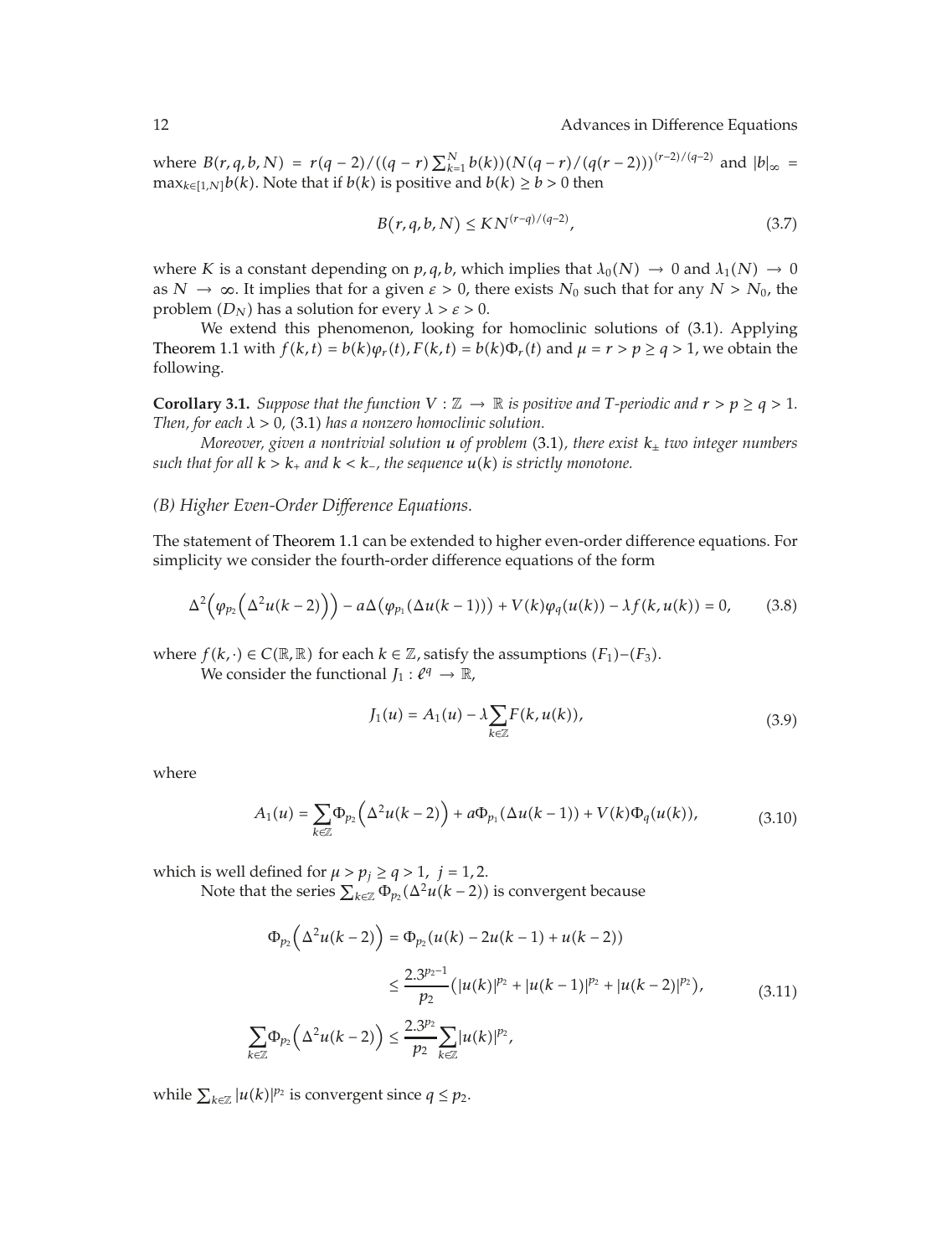Now following the steps of the proof of Theorem 1.1 one can prove the following.

**Theorem 3.2.** *Suppose that*  $a > 0$ , the function  $V : \mathbb{Z} \to \mathbb{R}$  is positive and T-periodic and the  $f$ unctions  $f(k, \cdot): \mathbb{Z} \times \mathbb{R} \to \mathbb{R}$  satisfy assumptions  $(F_1)$ – $(F_3)$  and  $\mu > p_j \ge q > 1$ ,  $j = 1, 2$ . Then, for *each*  $\lambda > 0$ , (3.8) has a nonzero homoclinic solution  $u \in \ell^q$ , which is a critical point of the functional  $J_1: \ell^q \to \mathbb{R}.$ 

A typical example of 3.8 is 3.2, which is a discretization of a fourth-order extended Fisher-Kolmogorov equation. Homoclinic solutions for fourth-order ODEs are studied in [7] using variational approach and concentration-compactness arguments. As a consequence of Theorem 3.2 we obtain the following corollary.

**Corollary 3.3.** *Suppose that*  $a > 0$ *, the function*  $V : \mathbb{Z} \to \mathbb{R}$  *is positive and*  $T$ *-periodic and*  $r > q > 1$ *. Then, for each*  $\lambda > 0$ , (3.2) *has a nonzero homoclinic solution*  $u \in \ell^q$ .

## *(C) Second-Order Difference Equations with Cubic and Quintic Nonlinearities.*

Our next example is (3.3), known as stationary Ginzubrg-Landau equation with cubic-quintic nonlinearity. We refer to [18, 19] and references therein. From physical point of view it is interesting the case  $b(k) = b$ ,  $c(k) = c$ ,  $bc < 0$ . Theorem 1.1 can be applied for  $f(k, t) =$  $b(k)t^3+c(k)t^5$  with  $b(k)$ ,  $c(k)$ ,  $T$ -periodic, and  $c(k)$  positive. Then  $f(k,t)$  satisfies assumptions  $(F_1)$ – $(F_3)$  with  $\mu = 4$  and as a consequence we have the following corollary.

**Corollary 3.4.** Suppose that the functions  $V : \mathbb{Z} \to \mathbb{R}$ ,  $b : \mathbb{Z} \to \mathbb{R}$  and  $c : \mathbb{Z} \to \mathbb{R}$  are T-periodic *and V and c are positive. Then, for each*  $\lambda > 0$ , (3.3) *has a nonzero homoclinic solution*  $u \in \ell^2$ .

*Moreover, given a nontrivial solution u of problem* 1.10*, there exist k*<sup>±</sup> *two integer numbers such that for all*  $k > k_+$  *and*  $k < k_-$ *, the sequence*  $u(k)$  *is strictly monotone.* 

Moreover, we can prove that if in addition to conditions  $(F_1)$ – $(F_3)$  the following condition holds:

 $(F_4)$   $f(k, t) > 0$  for all  $t < 0$  and all  $k \in \mathbb{Z}$ ,

the homoclinic solution of  $(1.10)$  is positive.

Indeed, let *u* be a homoclinic solution of  $(1.10)$  and assume that  $(F_4)$  holds. Suppose that there exists  $k_0$  such that  $u(k_0) < 0$  and let  $k_1$  be such that  $u(k_1) = \min\{u(k), k \in \mathbb{Z}\} < 0$ . In consequence  $\Delta_p^2 u(k_1 - 1) \ge 0$ , which implies that

$$
\lambda f(k_1, u(k_1)) = -\Delta_p^2 u(k_1 - 1) + V(k_1)\varphi_q(u(k_1)) < 0,\tag{3.12}
$$

in contradiction with  $(F_4)$ . Then  $u(k) \geq 0$  for every  $k \in \mathbb{Z}$ .

If  $u(k_2) = 0$  for some  $k_2 \in \mathbb{Z}$ , we know that  $\Delta_p u(k_2 - 1) = 0$  and, in consequence,  $u(k_2 - 1)u(k_2 + 1) < 0$ , and we arrive at a contradiction as in the previous case.

We summarize above observations in the following.

**Theorem 3.5.** *Suppose that the function*  $V : \mathbb{Z} \to \mathbb{R}$  *is positive and T-periodic and the functions*  $f(k, \cdot): \mathbb{Z} \times \mathbb{R} \to \mathbb{R}$  satisfy assumptions  $(F_1)$ ,  $(F_2)$ , and  $(F_3)$ . Then, for each  $\lambda > 0$ , (1.10) has a *nonzero homoclinic solution*  $u \in \ell^q$ . If moreover  $(F_4)$  holds,  $u$  is a positive solution on  $\mathbb Z$  that is strictly *monotone for* |*k*| *large enough.*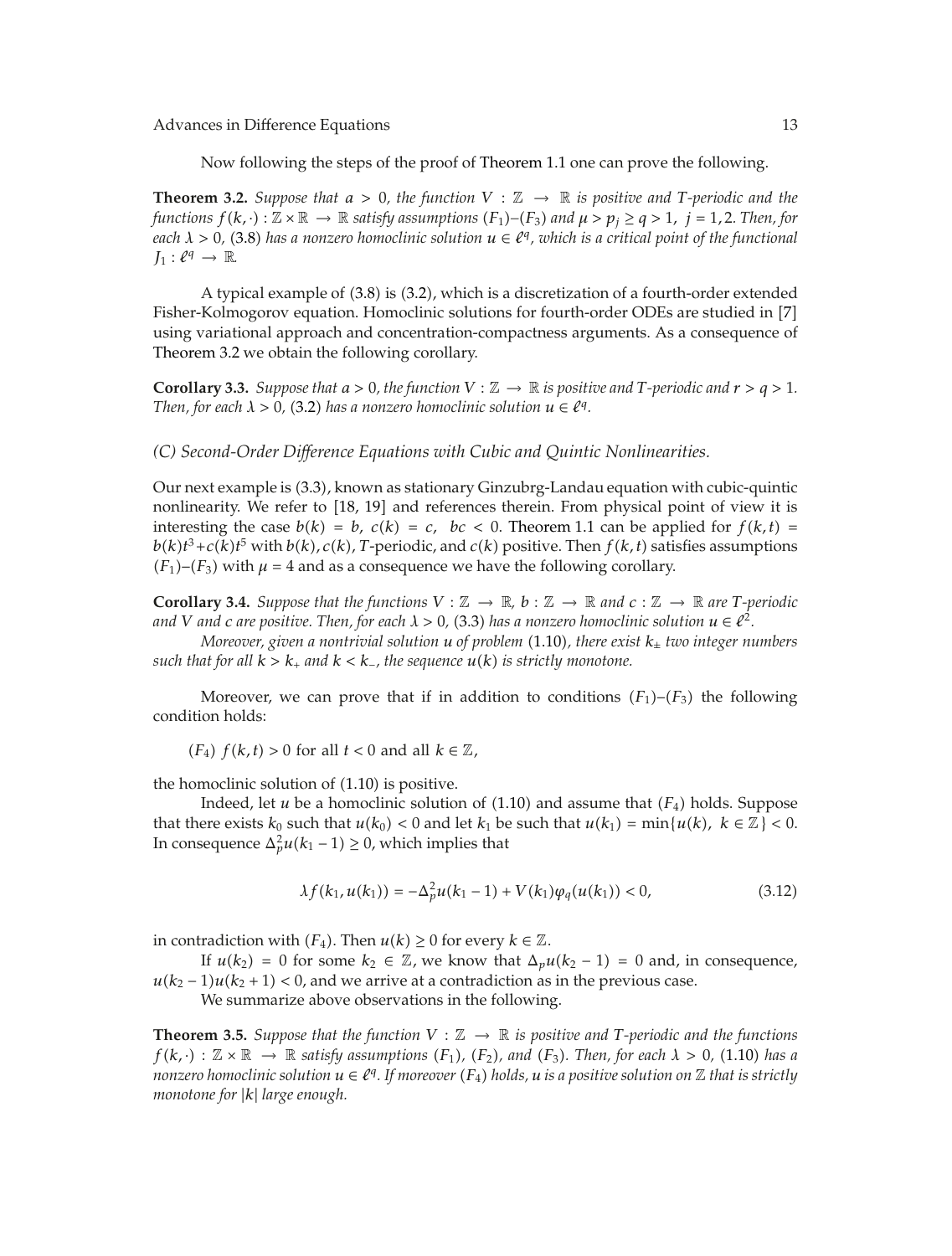In the case  $q = 2$  we can estimate the maximum of the solution  $u$ , provided the additional assumption

*(F<sub>5</sub>)* Assume that for all  $t > 0$  and  $k \in \mathbb{Z}$  function  $f(k, \cdot)$  has the form  $f(k, t) = tg(k, t)$ , where  $g(k, t)$  is *T*-periodic in  $k$ ,  $g(k, 0) = 0$  and for each  $k$ ,  $g(k, t)$  is increasing in  $t$ for  $t > 0$ .

Let  $g^{-1}(k,t)$  be the inverse function of  $g(k,t)$  for  $t > 0$ . We have that  $g^{-1}(k,t)$  is increasing in  $t$  for  $t > 0$ . Let  $u$  be a positive homoclinic solution of (1.10) in view of last theorem and  $u(k_0) > 0$  is its maximum. Note that, in view of the periodicity of coefficients, if *u*(·) is a solution of (1.10), then  $u(\cdot + jT)$ ,  $j \in \mathbb{Z}$  is also a solution of (1.10). Hence, we may assume that  $k_0 \in [0, T-1]$ . Then  $\Delta_p^2 u(k_0 - 1) \leq 0$  and

$$
\lambda u(k_1)g(k_1, u(k_1)) - V(k_1)u(k_1) \ge 0,
$$
\n(3.13)

and hence by properties of *g* and *V*

$$
u(k_1) \ge g^{-1}\left(k_1, \frac{V_0}{\lambda}\right).
$$
 (3.14)

Thus

$$
\max\{u(k):k\in[0,T-1]\}\geq\min\bigg\{g^{-1}\bigg(k,\frac{V_0}{\lambda}\bigg):k\in[0,T-1]\bigg\}.\tag{3.15}
$$

We summarize above observation in the following.

**Corollary 3.6.** Let  $q = 2$  and suppose that the functions  $V : \mathbb{Z} \to \mathbb{R}$  and  $f : \mathbb{Z} \to \mathbb{R}$  satisfy *assumptions of Theorem 3.5. Then, if in addition, f satisfies condition F*5*, the positive homoclinic solution of the equation*

$$
\Delta_p^2 u(k-1) - V(k)u(k) + \lambda u(k)g(k, u(k)) = 0,
$$
\n(3.16)

*satisfies the estimate*  $(3.15)$ *.* 

Our next example, concerning Theorem 3.5, are (3.4) and

$$
\Delta_p^2 u(k-1) - a(k)u(k) + \lambda \Big(b(k)u^2(k) + c(k)u^3_+(k)\Big) = 0,
$$
\n(3.17)

where  $u_+ = \max\{u, 0\}$ .

Positive homoclinic solutions of corresponding differential equation are studied in [3] and periodic solutions in [20]. We suppose that the coefficients  $a(k)$ ,  $b(k)$ , and  $c(k)$  are *T*periodic and there are constants *a, b, B, c*, and *C* such that

$$
0 < a \le a(k), \quad 0 \le b \le b(k) \le B, \quad 0 < c \le c(k) \le C, \quad \forall k \in [0, T - 1]. \tag{3.18}
$$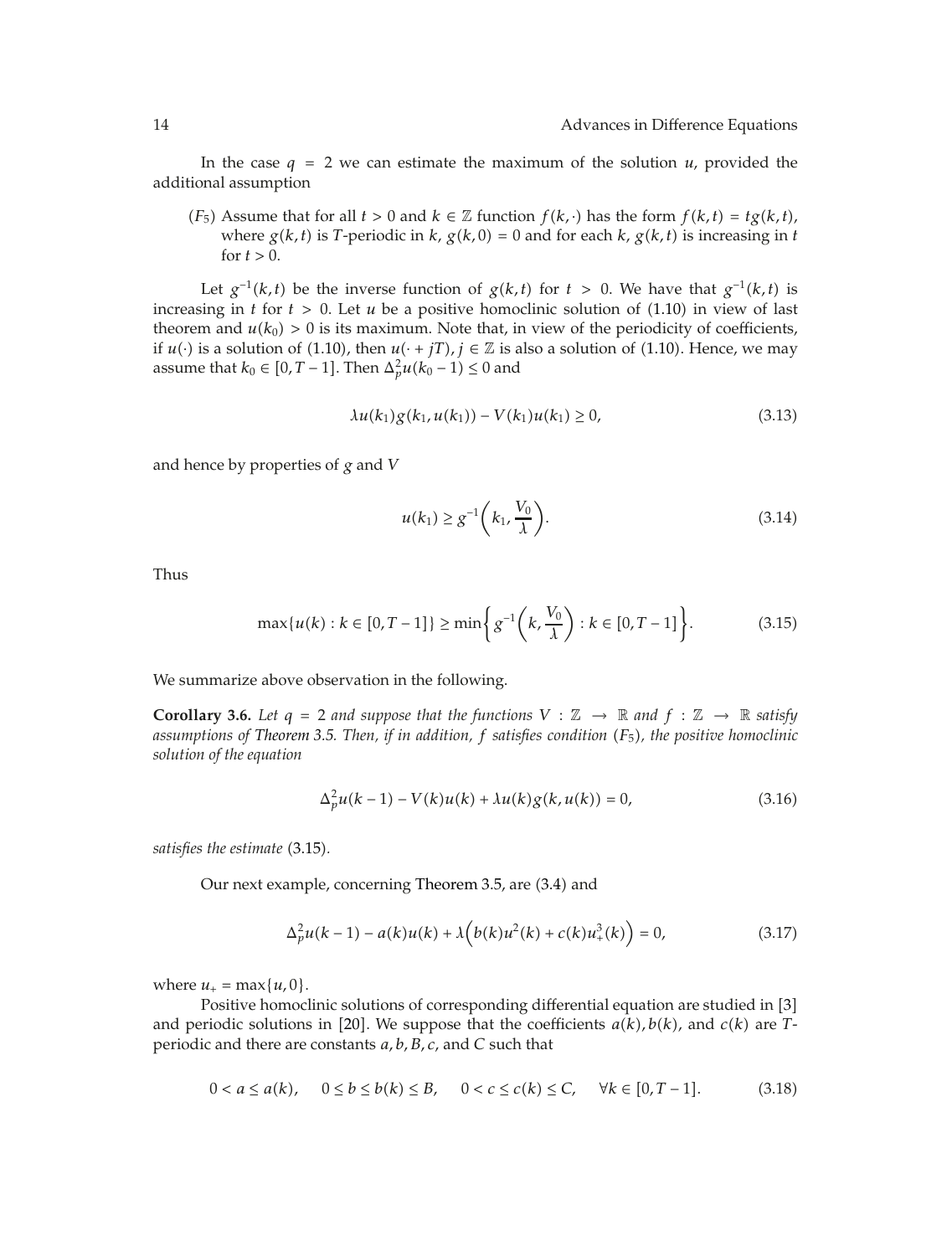By Theorem 3.5,  $(3.17)$  has a positive solution  $u$ , which is a critical point of the functional  $I: l^2 \to \mathbb{R},$ 

$$
I(u) = \sum_{k \in \mathbb{Z}} \Phi_p(\Delta u(k-1)) + \frac{1}{2} \sum_{k \in \mathbb{Z}} a(k) u^2(k) - \lambda \sum_{k \in \mathbb{Z}} \left( \frac{1}{3} b(k) u^3(k) + \frac{1}{4} c(k) u^4_+(k) \right).
$$
 (3.19)

Clearly, the positive solution of  $(3.17)$  is a positive solution of  $(3.4)$  too.

Further, let *u* take its positive maximum at  $k_1 \in [0, T-1]$ , then  $\Delta_p^2 u(k_1 - 1) \le 0$  and, since  $u(k_1) > 0$ , we have from (3.4) that

$$
-a(k_1) + \lambda \left( b(k_1)u(k_1) + c(k_1)u^2(k_1) \right) \ge 0. \tag{3.20}
$$

In view of  $(3.18)$ , the last inequality implies

$$
u(k_1) \ge \frac{-\lambda b(k_1) + \sqrt{\lambda^2 b(k_1)^2 + 4\lambda a(k_1)c(k_1)}}{2\lambda c(k_1)},
$$
\n(3.21)

or

$$
\max\{u(k):k\in[0,T-1]\}\geq \frac{-\lambda B + \sqrt{\lambda^2 b^2 + 4\lambda ac}}{2\lambda C} = \frac{-B + \sqrt{b^2 + 4ac/\lambda}}{2C}.
$$
 (3.22)

We obtain a positive lower bound for  $\max\{u(k): k \in [0, T-1]\}$  in the case

$$
0 < \lambda < \frac{4ac}{B^2 - b^2} \tag{3.23}
$$

- and (3.22) shows that  $\max\{u(k): k \in [0, T-1]\}$  blows up, that is, tends to + $\infty$  as  $\lambda \to 0$ . We summarize above facts in the following.
- **Corollary 3.7.** *Let*  $p > 1, \lambda > 0$  *and*  $a(k)$ ,  $b(k)$  *and*  $c(k)$  *be T*-periodic sequences. *Assume that there are constants a, b, B, c, and C such that* 3.18 *holds. Then,*

$$
\Delta_p^2 u(k-1) - a(k)u(k) + \lambda \Big(b(k)u^2(k) + c(k)u^3(k)\Big) = 0,
$$
\n(3.24)

*has a positive homoclinic solution and for*  $0 < \lambda < 4ac/(B^2 - b^2)$ ,

$$
\max\{u(k):k\in[0,T-1]\}\geq \frac{-B+\sqrt{b^2+4ac/\lambda}}{2C}>0.
$$
 (3.25)

Let  $\lambda_m \to 0$ . By the last statement, if  $u_m$  is the solution of the equation

$$
\Delta_p^2 u(k-1) - a(k)u(k) + \lambda_m \Big(b(k)u^2(k) + c(k)u^3(k)\Big) = 0,
$$
\n(3.26)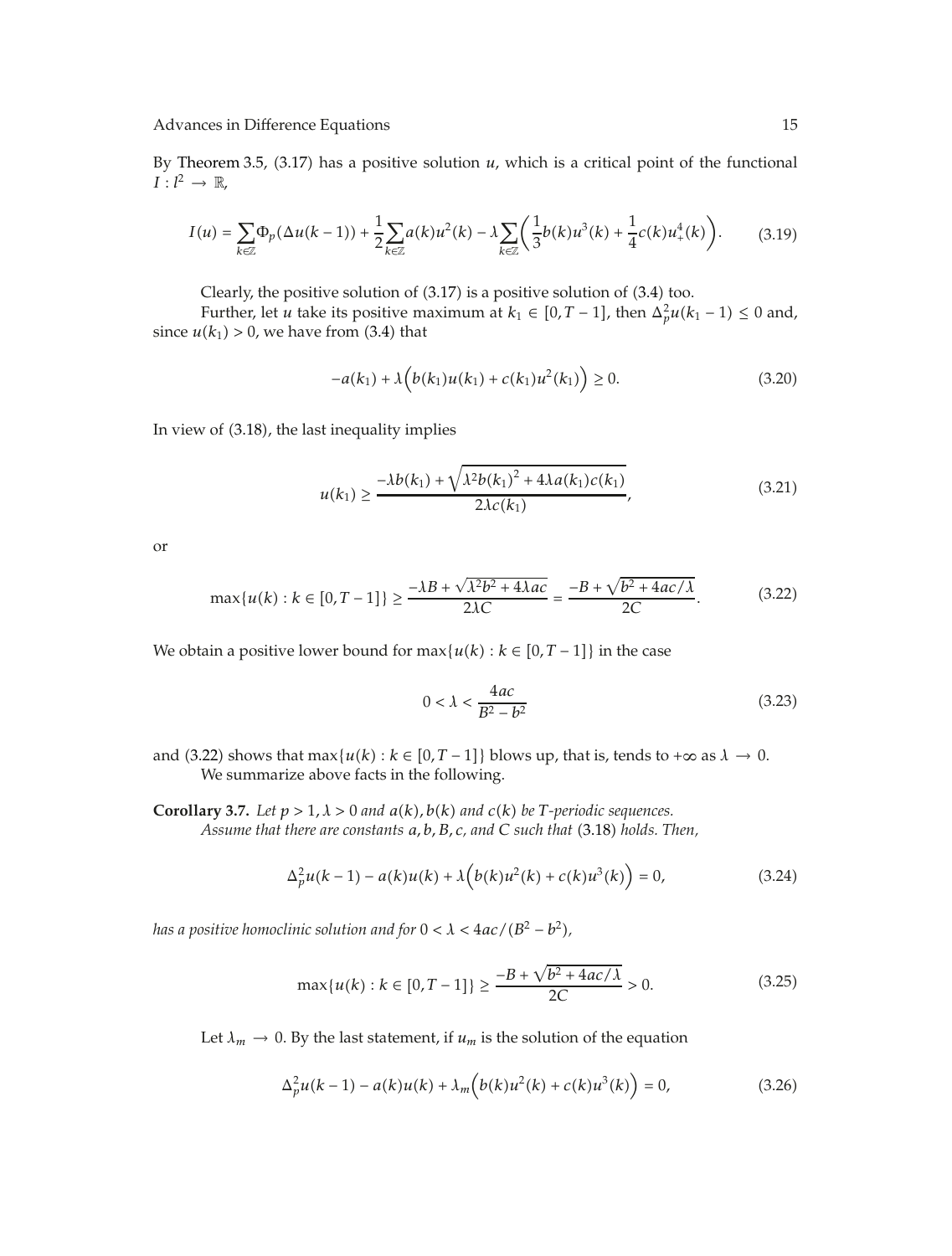then

$$
\lim_{m \to \infty} \max\{u_m(k) : k \in [0, T - 1]\} = +\infty.
$$
\n(3.27)

Let  $k_m \in [0, T - 1]$  be such that  $u_m(k_m) = \max\{u_m(k) : k \in [0, T - 1]\}$ . Since  $k_m$  is an infinite sequence of integers, by Dirichlet principle, there exists a fixed  $k_* \in [0, T - 1]$  and a subsequence of  $u_m$ , still denoted by  $u_m$ , such that  $u_m(k_m) = u_m(k_*)$  and  $\lim_{m \to \infty} u_m(k_*) = +\infty$ . Note that if *T* = 2, then  $k_* = 0$  or  $k_* = 1$ .

## **Dedication**

This work is dedicated to Professor Gheorghe Moroşanu on the occasion of his 60-th birthday.

## **Acknowledgment**

S. Tersian is thankful to Department of Mathematical Analysis at University of Santiago de Compostela, Spain, where a part of this work was prepared during his visit. A. Cabada partially supported by Ministerio de Educacion y Ciencia, Spain, project MTM2007-61724. ´

## **References**

- 1 H. Poincare,´ *Les Methodes Nouvelles de la M ´ ecanique C ´ eleste ´* , Gauthier-Villars, Paris, France, 1899.
- 2 V. Coti Zelati and P. H. Rabinowitz, "Homoclinic orbits for second order Hamiltonian systems possessing superquadratic potentials," *Journal of the American Mathematical Society*, vol. 4, no. 4, pp. 693–727, 1991.
- [3] M. Grossinho, F. Minhós, and S. Tersian, "Positive homoclinic solutions for a class of second order differential equations," *Journal of Mathematical Analysis and Applications*, vol. 240, no. 1, pp. 163–173, 1999.
- 4 W. Omana and M. Willem, "Homoclinic orbits for a class of Hamiltonian systems," *Differential and Integral Equations*, vol. 5, no. 5, pp. 1115–1120, 1992.
- 5 P. H. Rabinowitz, "Homoclinic orbits for a class of Hamiltonian systems," *Proceedings of the Royal Society of Edinburgh. Section A*, vol. 114, no. 1-2, pp. 33–38, 1990.
- [6] K. Tanaka, "Homoclinic orbits in a first order superquadratic Hamiltonian system: convergence of subharmonic orbits," *Journal of Differential Equations*, vol. 94, no. 2, pp. 315–339, 1991.
- 7 S. Tersian and J. Chaparova, "Periodic and homoclinic solutions of extended Fisher-Kolmogorov equations," *Journal of Mathematical Analysis and Applications*, vol. 260, no. 2, pp. 490–506, 2001.
- 8 C. Li, "A unified proof on existence of homoclinic orbits for some semilinear ordinary differential equations with periodic potentials," *Journal of Mathematical Analysis and Applications*, vol. 365, no. 2, pp. 510–516, 2010.
- 9 H. Brezis and L. Nirenberg, "Remarks on finding critical points," *Communications on Pure and Applied Mathematics*, vol. 44, no. 8-9, pp. 939–963, 1991.
- 10 R. P. Agarwal, K. Perera, and D. O'Regan, "Multiple positive solutions of singular and nonsingular discrete problems via variational methods," *Nonlinear Analysis: Theory, Methods & Applications*, vol. 58, no. 1-2, pp. 69–73, 2004.
- [11] A. Cabada, A. Iannizzotto, and S. Tersian, "Multiple solutions for discrete boundary value problems," *Journal of Mathematical Analysis and Applications*, vol. 356, no. 2, pp. 418–428, 2009.
- 12 P. Chen and H. Fang, "Existence of periodic and subharmonic solutions for second-order *p*-Laplacian difference equations," *Advances in Difference Equations*, vol. 2007, Article ID 42530, 9 pages, 2007.
- 13 H. Fang and D. Zhao, "Existence of nontrivial homoclinic orbits for fourth-order difference equations," *Applied Mathematics and Computation*, vol. 214, no. 1, pp. 163–170, 2009.